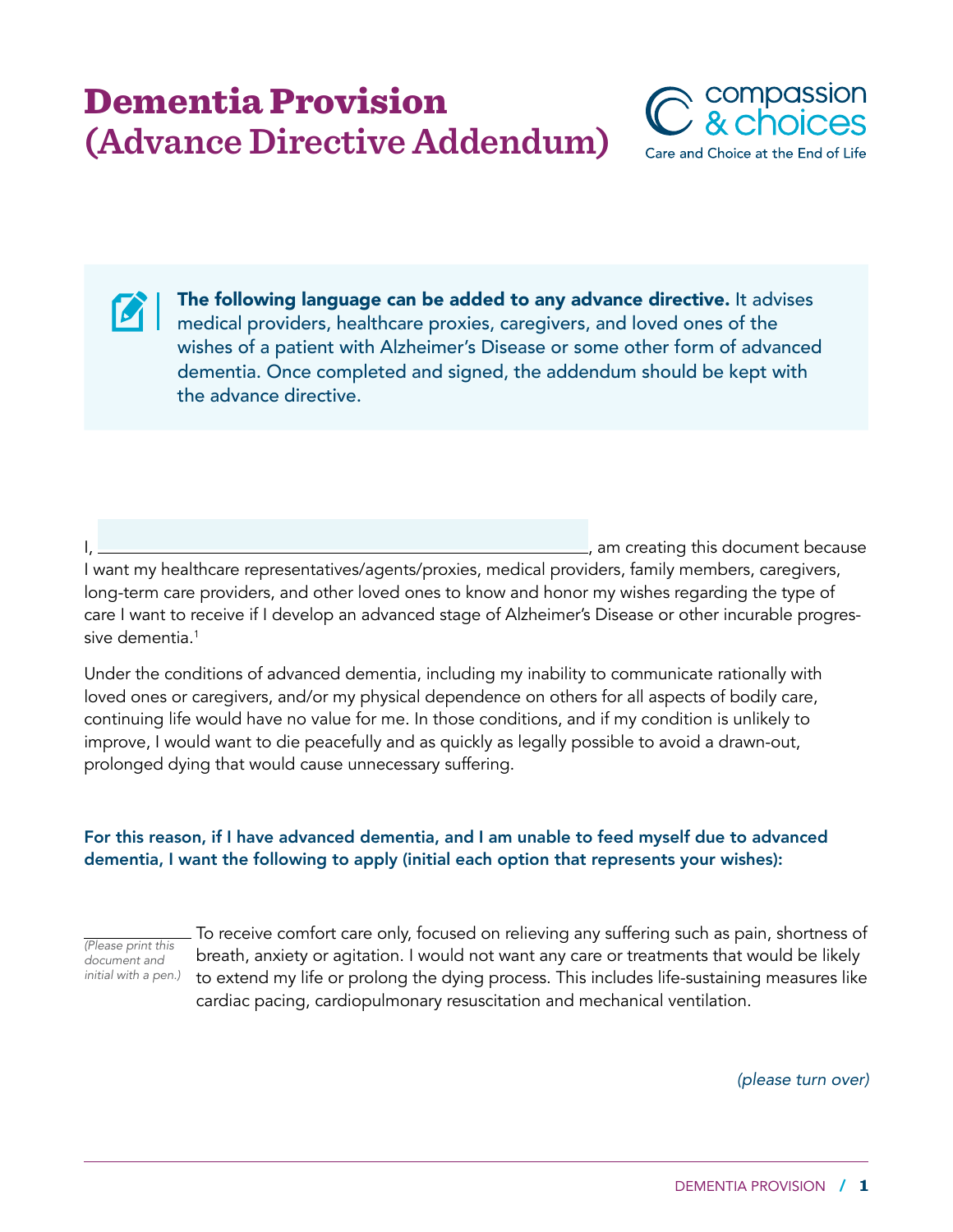*(Please print this document and initial with a pen.)*  In the event of an acute infection, I do not wish to be treated with antibiotics and/or antimicrobials in any form but with aggressive pain and symptom relief only, while the illness takes its natural course.

*(Please print this document and initial with a pen.)*

 If I lose the ability to speak for myself and my advance directive is being taken into consideration as written, I also would like it to be clear that if I am currently receiving any medications or treatments that are likely to extend my life or prolong my dying process, I would like those stopped.

*(Please print this document and initial with a pen.)*  I request that food and fluids in any form, including spoon-feeding, be stopped if, because of dementia, any of the following conditions occur:

- » I appear indifferent to food and being fed.
- » I no longer appear to desire to eat or drink.
- » I do not voluntarily open my mouth to accept food without prompting.
- » I turn my head away or try to avoid being fed or given fluids and am clearly repelled by food or fluids.
- » I spit out food or fluids.
- » I cough, gag, choke on, or aspirate (inhale) food or fluids.
- » The negative consequences or symptoms of continued feeding and drinking, as determined by a qualified medical provider, outweigh the benefits.

*(Please print this document and initial with a pen.)*  If the above statement regarding food and fluids goes into effect for any of the above listed reasons, and as a result I begin to experience delirium, agitation or hallucinations, then I would like my medical team to provide palliative sedation in order to avoid suffering until death occurs.

I want the instructions in this provision followed even if the person who has the right to make decisions for me and/or my caregivers judge that my quality of life, in their opinion, is satisfactory and I appear to them to be comfortable. No matter what my condition appears to be, I do not want to be cajoled, harassed, or forced to eat or drink. I do not want the reflexive opening of my mouth to be interpreted as giving my consent to being fed or given fluids or misinterpreted as a desire for food or fluids. I have given considerable thought to this decision and want my wishes followed.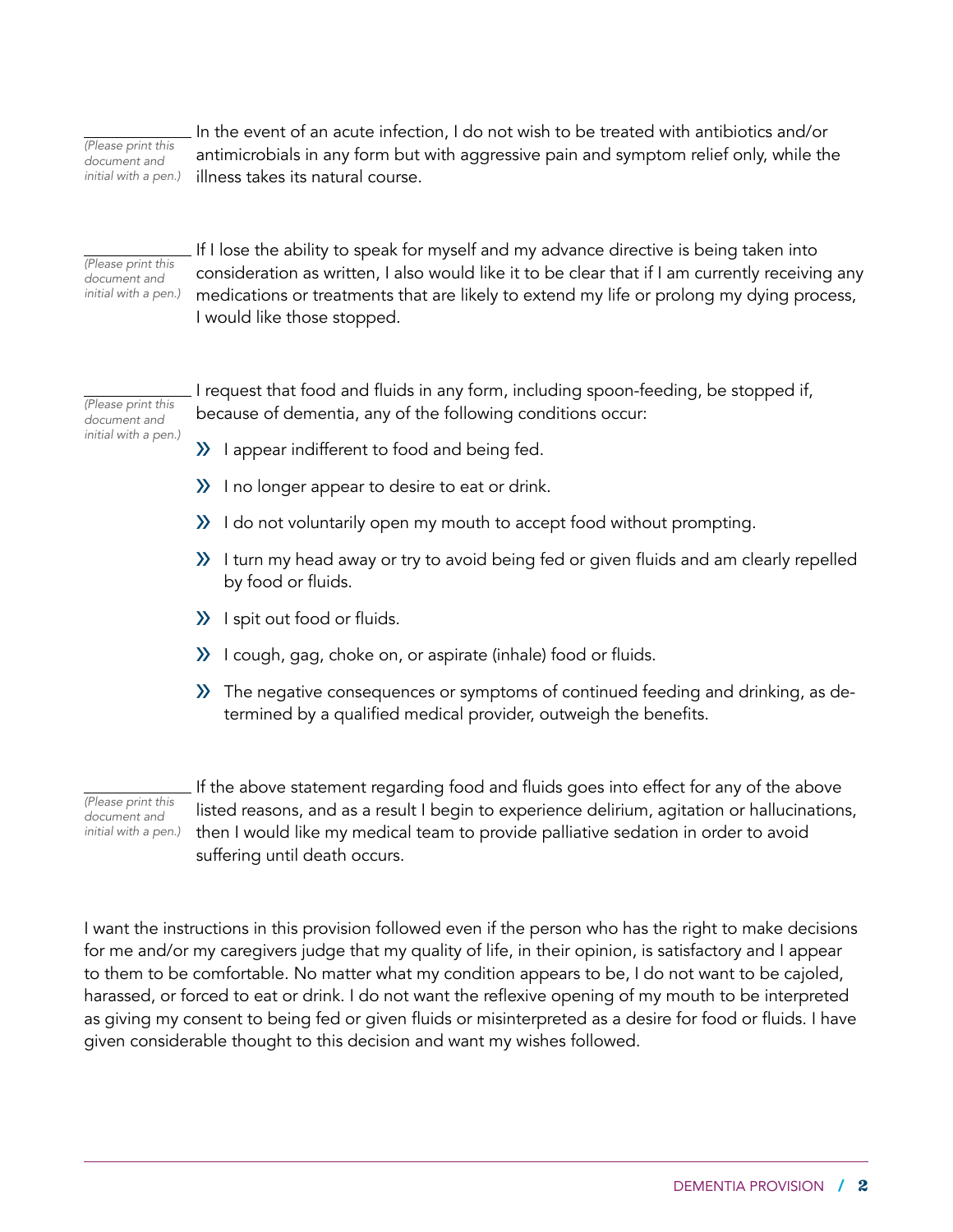Before I am admitted to a long-term care facility, I want that facility to affirm its willingness to honor these instructions. If the long-term care facility where I already reside will not honor these instructions, I want to be transferred to one that will.

| Printed Name                                      | Date of Birth __________ |
|---------------------------------------------------|--------------------------|
|                                                   |                          |
| Signature                                         | Date                     |
| (Please print this document and sign with a pen.) |                          |

We, whose names are provided below, declare that the person who signed this document is personally *known to us, appears to be of sound mind and acting of their own free will, and signed this document (or asked another to sign this document) in our presence.* 

| <b>WITNESS 1 Signature</b> <i>(Please print this document and sign with a pen.)</i>                                                                                                                                                  | Data                                |
|--------------------------------------------------------------------------------------------------------------------------------------------------------------------------------------------------------------------------------------|-------------------------------------|
|                                                                                                                                                                                                                                      |                                     |
| Printed Name <u>New York and State and State and State and State and State and State and State and State and State and State and State and State and State and State and State and State and State and State and State and State</u> | Phone <u>______________________</u> |
|                                                                                                                                                                                                                                      |                                     |
|                                                                                                                                                                                                                                      |                                     |
| <b>WITNESS 2 Signature</b> $\frac{P}{P}\left(\text{Phase print this document and sign with a pen.}\right)$                                                                                                                           |                                     |
|                                                                                                                                                                                                                                      |                                     |
|                                                                                                                                                                                                                                      | Phone <u>______________________</u> |
|                                                                                                                                                                                                                                      |                                     |
|                                                                                                                                                                                                                                      |                                     |

*1* Defined as Stage 6 or 7, moderately severe to severe dementia, of the Global Deterioration Scale for Assessment of Primary Degenerative Dementia (GDS) and/or the Functional Assessment Staging Tool (FAST) which include severe cognitive decline and the need for extensive assistance for most activities of daily living.